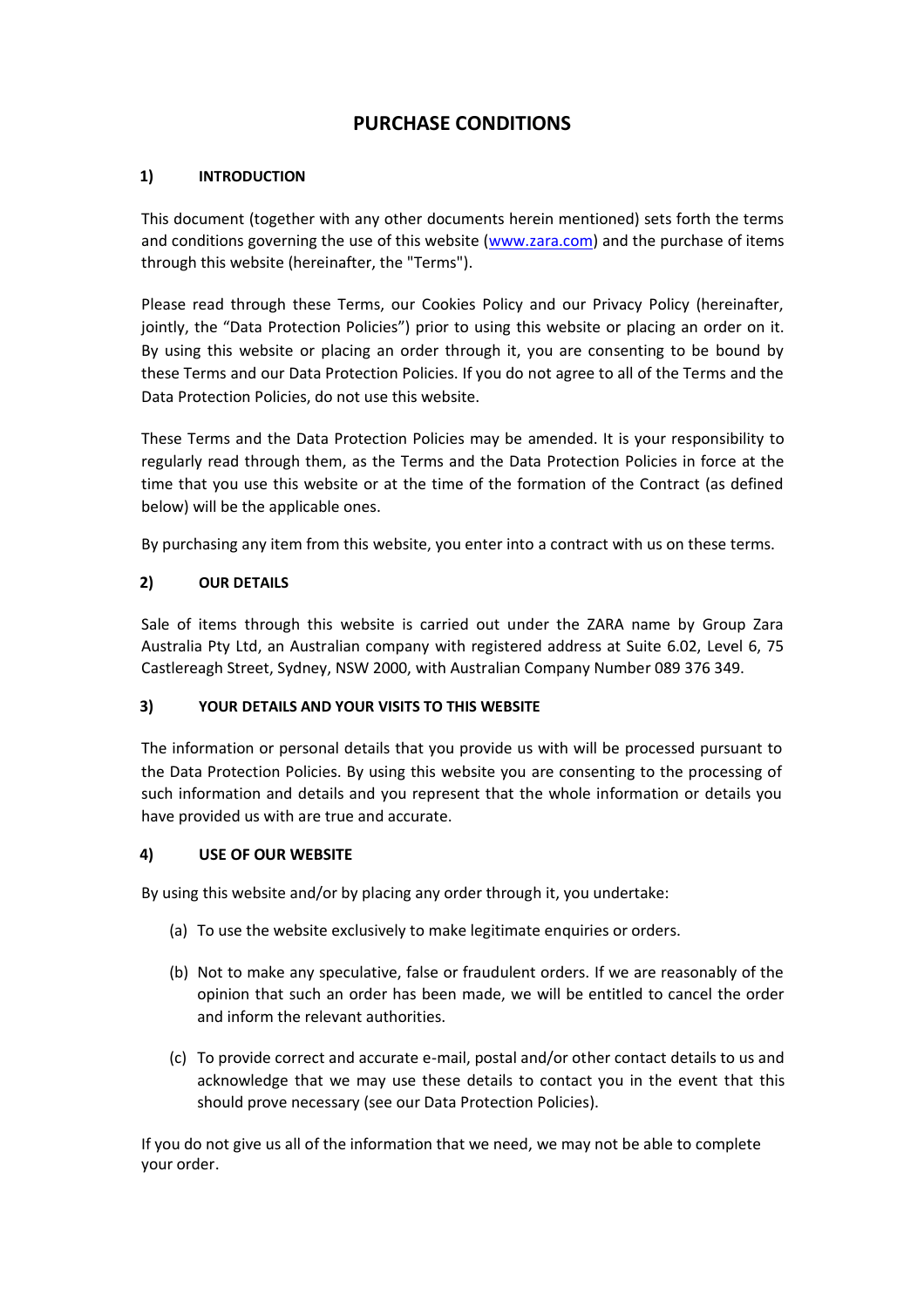By placing an order through this website, you represent and warrant that you are at least 18 years old and are legally capable of entering into binding contracts.

#### **5) SERVICE AVAILABILITY**

Items offered on this website are only available for delivery to Australia.

#### **6) HOW THE CONTRACT IS FORMED**

The information set out in the Terms and the detail contained on this website do not constitute an offer for sale, but rather an invitation to treat. No contract in respect of any items will exist between us and you until your order has been expressly accepted by us, whether or not funds have been deducted from your account. If we do not accept your offer and funds have already been deducted from your account, these will be fully refunded. To place an order, you must follow the online shopping process and click on "Authorise payment" to submit the order. After this, you will receive an email from us confirming receipt of your order (the "Order Confirmation"). Please note that this does not mean that your order has been accepted. Your order constitutes your offer to us to buy one or more items from us. All orders are subject to acceptance by us, and we will confirm this acceptance to you by sending you an email that confirms that the item is being sent (the "Shipping Confirmation"). The contract for the purchase of an item between us (the "Contract") will only be formed when we send you the Shipping Confirmation. The Contract will relate only to those items for which we have confirmed dispatch in the Shipping Confirmation. We will not be obliged to supply any other items which may have been part of your order, until the dispatch of those items has been confirmed in a separate Shipping Confirmation.

## **7) AVAILABILITY OF ITEMS**

All orders for items are subject to availability and in this regard, in the event of supply difficulties or because items are no longer in stock, we reserve the right to give you information about substitute items of an equal or higher quality and value which you can order. If you do not wish to order the substitute items we will reimburse any monies that you may have paid.

#### **8) REFUSAL OF ORDER**

We reserve the right to withdraw any items from this website at any time and/or remove or edit any materials or content on this website. Whilst we will use our reasonable endeavours to process all the orders submitted to us, there may be exceptional circumstances which mean that we may need to refuse to process or accept an order after we have received it or sent you an Order Confirmation, which we reserve the right to do at any time. We will not be liable to you or any other third party by reason of our withdrawing any item from this website, removing or editing any materials or content on this website, or for refusing to process or accept an order after we have received it or sent you an Order Confirmation.

#### **9) DELIVERY**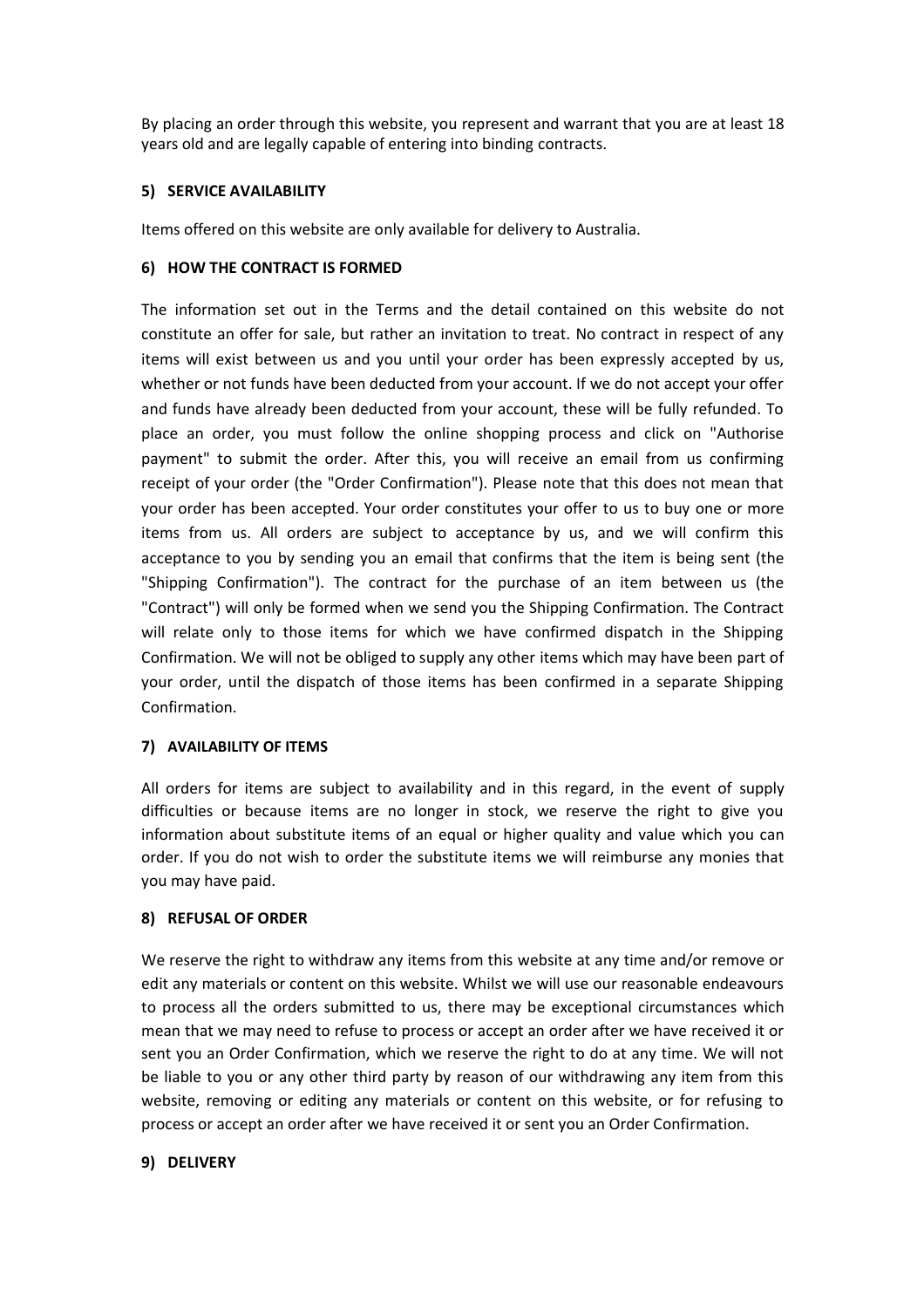Subject to availability (see Clause 7 above), and unless there are any exceptional circumstances, we will endeavour to fulfil your order for items listed in any Shipping Confirmation by the delivery date set out in that Shipping Confirmation or, if no estimated delivery date is specified, then within a maximum of 30 days of the date of the Order Confirmation. If we fail to deliver the items within 30 days of the date of the Order Confirmation, you may cancel the Contract and we will reimburse you the price paid for the items and any delivery costs paid.

If our supply of the items is delayed by an event outside our control, then we will contact you as soon as practicable to let you know, and we will take steps to minimise the effect of the delay. Provided we do this, we will not be liable for delays caused by the event, but if there is a risk of substantial delay you may contact us to end the Contract and receive a refund for any items you have paid for but not received. With regard to the virtual gift card, we will send it on the date indicated by you when you place your order.

Please note however that we do not deliver on Saturdays or Sundays, except in the case of the virtual giftcard which will be delivered on the date indicated by you.

For the purposes of these Terms, "delivery" will be deemed to have occurred when you or a third party nominated by you takes physical possession of the items, which will be evidenced by the signing for receipt of the items at the agreed delivery address. The virtual gift card will be deemed to be delivered in accordance with the Terms and Conditions of the Gift Card, and in all cases on the delivery date of the virtual card to the e-mail address indicated by you.

## **10) UNABLE TO DELIVER**

If we are unable to deliver, your items will be returned to our depot. We will leave a note explaining where your parcel is.

If after 15 days from the date your order is available for delivery, the order could not be delivered for reasons not caused by us, we will assume that you wish to cancel the Contract and it will be deemed terminated. As a result of the termination of the Contract, we will return to you all payments received from you, including delivery charges (except for any additional costs resulting from your choice of any delivery method other than the ordinary delivery method that we offer) without any undue delay, and at any rate, within 14 days of the date on which this Contract has been terminated.

This Clause 10 will not apply to the virtual gift card, for which the delivery is governed by the Terms and Conditions of the Gift Card and Clause 9 above.

## **11) INSTANT DELIVERY**

If you have chosen the delivery at store option, we may subsequently notify you that our "Instant Delivery" service is available for the items in your order, but as this is subject to stock availability and other factors, it cannot be chosen by you when you place your order. If we have notified you that "Instant Delivery" is available, your order will be available to be picked up by you from that store before the estimated delivery dates that are stated in the help section of our website.

Once your "Instant Delivery" order has been prepared, we will contact you to let you know that it is ready to be picked up. You can pick up the order either in person (by presenting the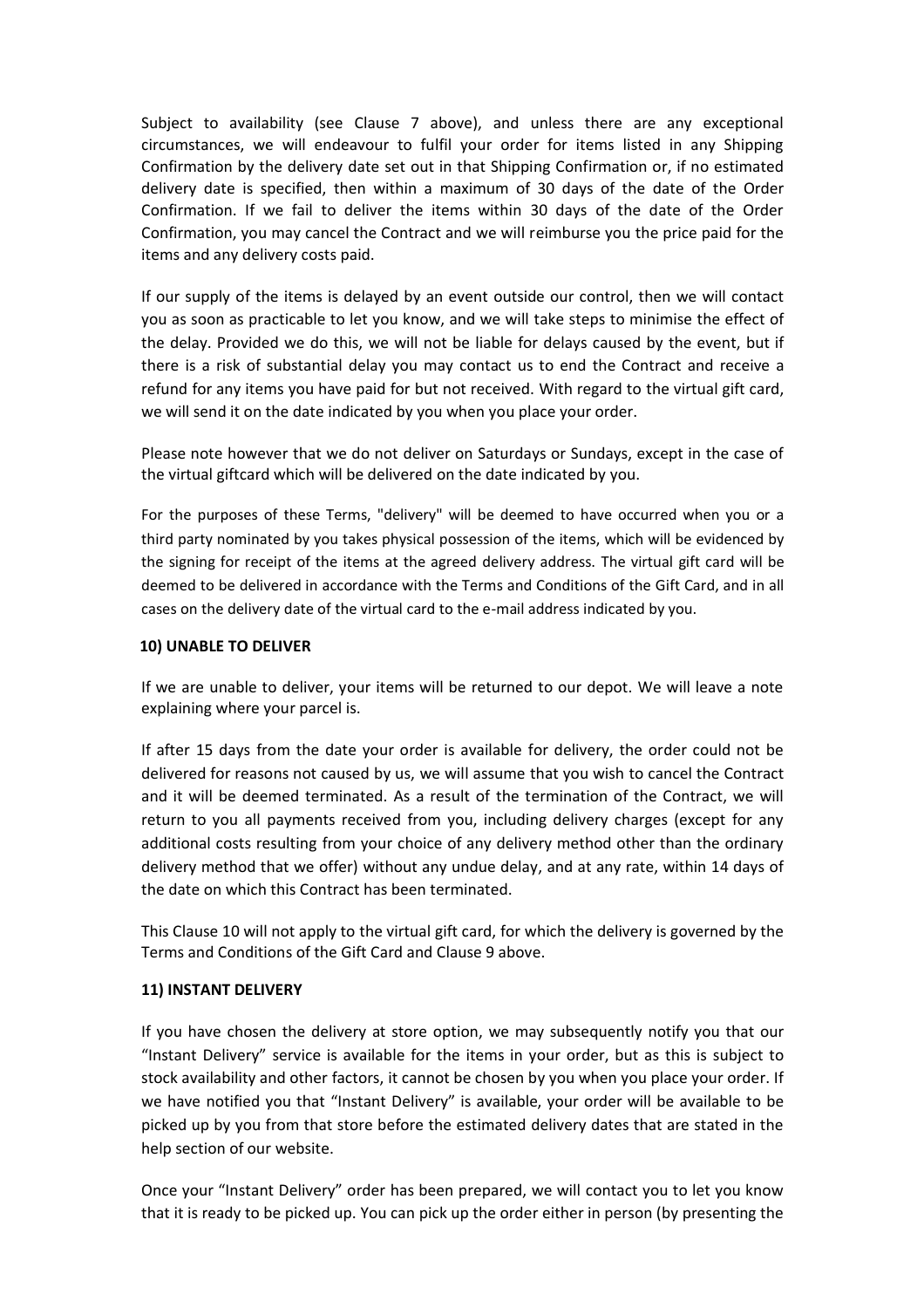order number and you may be required to provide proof of identity) or you can appoint someone else to pick up the order on your behalf. In such cases, the appointed person must present the order number and may be required to provide proof of identity.

The terms of this Clause 11 (together with the rest of these Terms) will apply to you if you make a purchase via the "Instant Delivery" service, and will be subject to any other applicable regulations.

## **12) RISK AND TITLE**

The Items will be at your risk from the time of delivery.

Ownership of the items will only pass to you when we receive full payment of all sums due in respect of the items, including delivery charges, or upon delivery (as defined in Clause 9), whichever is the later.

## **13) PRICE AND PAYMENT**

The price of any items will be as stipulated on our website from time to time, except in cases of obvious error. While we try to ensure that all prices on this website are accurate, errors may occur. If we discover an error in the price of any items you have ordered, we will inform you as soon as practicable and give you the option of reconfirming the order at the correct price or cancelling it. If we are unable to contact you, the order will be treated as cancelled and if you have already paid for the items you will receive a full refund. We are under no obligation to provide the items to you at the incorrect (lower) price (even after we have sent you a Shipping Confirmation) if the pricing error is obvious and unmistakable and could have reasonably been recognised by you as an incorrect price.

The prices on this website include GST but exclude delivery costs, which will be added to the total amount due as set out in in the help section of the website.

Prices may be changed at any time, but (other than as set out above) changes will not affect orders for which we have already sent you an Order Confirmation. Therefore, except as provided above, price adjustments on previous orders are not permitted.

Once you have finished shopping, all the items you wish to purchase are added to your basket and your next step will be to go through the checkout process and make payment. To do this, you must follow the steps of the purchase process, completing and verifying the information requested in each step. Throughout the purchase process, before payment, you can modify the details of your order. There is a detailed description of the purchase process in the help section of the website. Also, if you are a registered user, a record of all the orders placed by you is available in the "My Account" area.

Payment can be made by Visa, Mastercard, American Express, CUP, JCB, PayPal, Apple Pay, and IN Card. You can also pay all or part of the price of your order with a Zara gift card or voucher card for Australia issued by Group Zara Australia Pty Ltd. If you subsequently wish to exchange your order due to "Change of size", this option will only be available if you have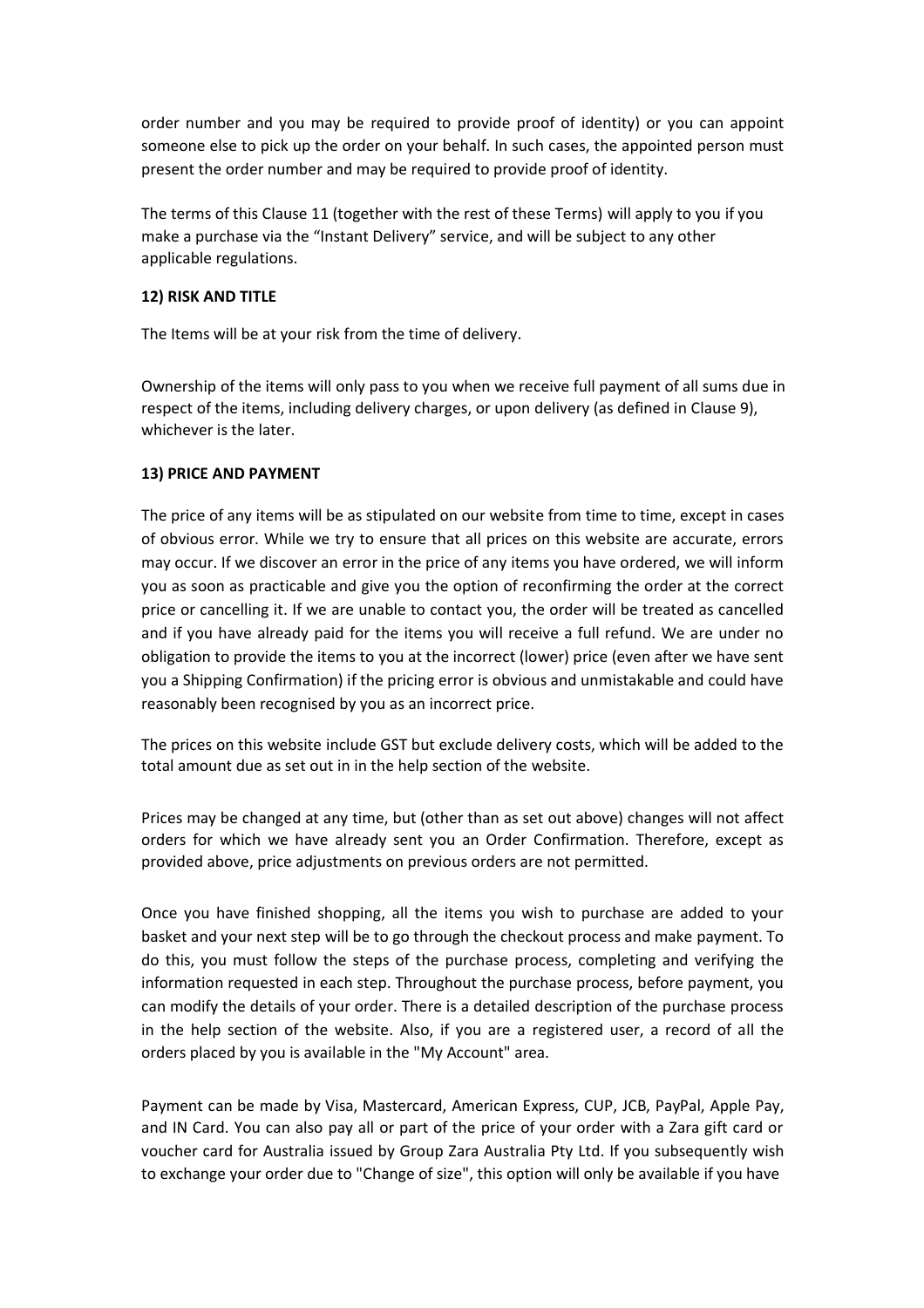used any of the following means of payment: Visa, MasterCard, American Express or JCB.

To minimise the possibility of unauthorised access, your credit card details will be encrypted. By clicking "Authorise payment" you are confirming that the credit card is yours or that you are the legitimate holder of the gift card or the credit voucher card. Credit cards are subject to validation checks and authorisation by your card issuer, but if your card issuer fails to authorise payment to us, we will not be liable for any delay or non-delivery and may not be able to form a contract with you.

## **14) ORDERING THROUGH ELECTRONIC DEVICES IN STORE, AND MAKING PAYMENT FOR THOSE PURCHASES**

If you are placing your order through one of the electronic devices that are available at certain ZARA stores in Australia for this purpose, you must follow the steps of the purchase process that appear on the device, completing or verifying the information requested in each step. Throughout the purchase process, before payment, you can modify the details of your order. You must choose your payment method, and whether or not you require a gift receipt (if one is available), before you place your order. Please note that a binding order is placed at the time that you press the relevant "Authorise Payment" button on the device screen, and you are required to pay for your order once it has been placed.

Payment can be made by PayPal or Zara gift card, and the above provisions regarding validation checks and authorisation of your card will apply. You may also be given the option to pay for your order at the till, and in which case, your payment can be made by any of the means of payment available in those stores.

## **15) BUYING ITEMS AS A GUEST**

The functionality of buying items as a guest is also available on this website. For this type of purchase, we will only request from you the essential data that is required to process your order. Upon completion of the purchase process, you will be offered the possibility of registering as a user or continuing as a non- registered user.

## **16) STATUTORY CONSUMER RIGHTS**

Notwithstanding anything in these Terms, certain legislation including the *Competition and Consumer Act 2010 (Cth)*, may imply warranties, conditions or guarantees or impose obligations or remedies which cannot be excluded, restricted or modified except to a limited extent. To the extent that such legislation applies, these Terms must be read subject to those statutory provisions and nothing in these Terms is intended to alter or restrict the operation of such provisions.

If the statutory provisions outlined above apply, notwithstanding any other provision of these Terms, to the extent that we are entitled to do so, we limit our liability in respect of any claim under those provisions to (at our option):

(a) in the case of services, the supply of the services again or the payment of the cost of having services supplied again; and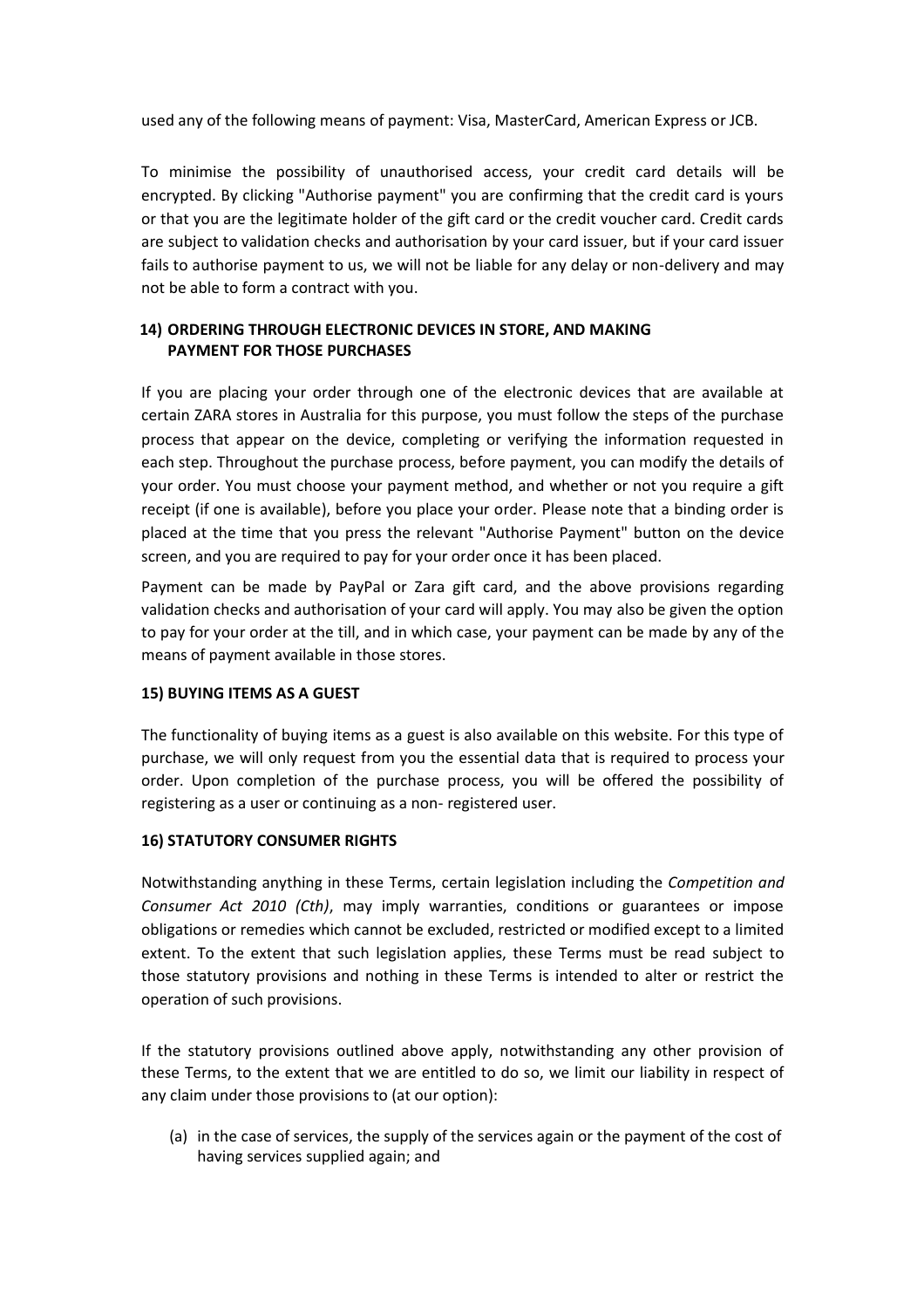(b) in the case of goods, the replacement of the goods or the supply of equivalent goods, the repair of such goods, the payment of the cost of replacing the goods or acquiring equivalent goods, or the payment of the cost of having the goods repaired.

## **17) RETURNS POLICY**

You may request a refund for your order for any reason up to 30 days from the date on which you receive the Shipping Confirmation, by notifying us of your decision to request a refund by going to an Australian store for an online order or using the following contact details: through the live webchat available on our website Monday through Friday from 9:00 to 21:00 AET from 9:00 to 18:00 AET on Saturday , through the e-mail address:

[info-au@zara.com o](mailto:info-au@zara.com)utside chat service operating hours or by calling our Freephone number 1800 830 148.

To meet the cancellation deadline, it is sufficient for you to have sent your communication concerning your exercise of the right to a refund before the refund period has expired.

Please refer to our Returns and Exchanges Policy in the help section of the website for further information.

Return of gift cards is governed by the Terms and Conditions of the Gift Card.

You do not have the right to cancel any Contract when it is for the delivery of any of the following three categories of "**Excluded items**":

- (a) Items that have been made to your specifications or clearly personalised;
- (b) Sealed audio recordings, sealed video recordings or sealed computer software, once they are unsealed/unwrapped after you have received them; or
- (c) Sealed items that are not suitable for return for health protection and hygiene reasons (e.g. underwear, swimwear, earrings, hosiery, socks and fragrances), and that have been unsealed after delivery, or if the hygiene label is no longer in place.

When you receive the items, you may handle them to establish their nature, characteristics and functioning. Acceptable handling of the items is that which would reasonably be allowed in a shop. Items should not have been damaged, soiled, washed, altered or worn (other than to try the item on) and any labels or tags must be intact. If your handling goes beyond what is acceptable and the items are damaged or diminished in value, we may deduct from the amount we reimburse to you, or you may be liable to us for, an amount equal to the diminished value of the items.

Please return the items using or including all their original packaging, instructions, and other documents, if any, accompanying the items.

You are liable for any diminished value of the items resulting from their handling, other than that which is necessary to establish the nature, characteristics and functioning of the items.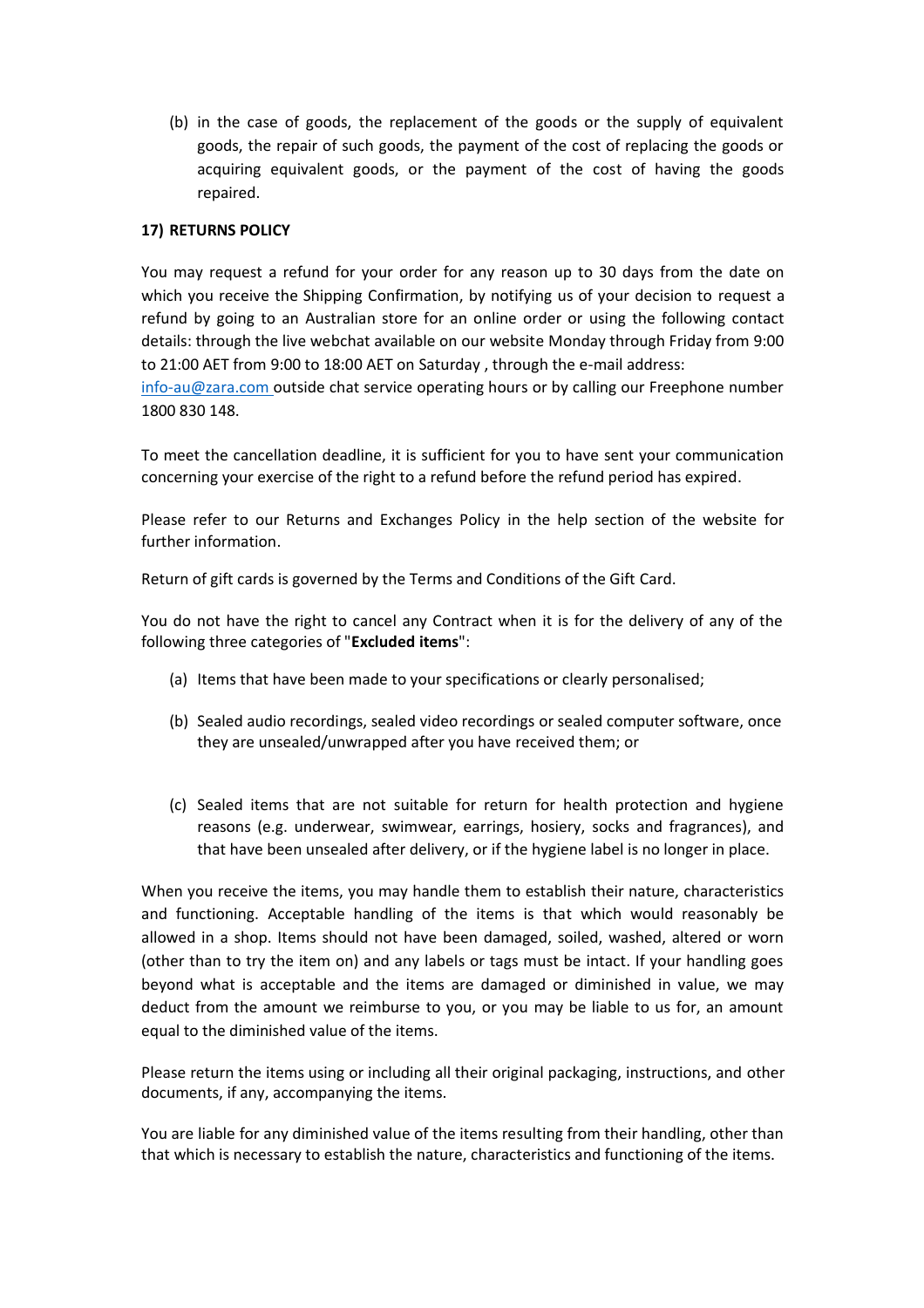This clause and its benefits are in addition to the other statutory rights and remedies which are available to you under the Australian Consumer Law.

## **18) RETURNS METHODS**

To return an item, just choose one of the three flexible return options below:

## **(a) Returns at any ZARA store in Australia**

You may return any item to any ZARA store in Australia which has the same section to which the items you wish to return belong to. You will need to present, as well as the item, the eticket that was attached to the Shipping Confirmation, which is also saved under your account on our website, and on the Zara mobile app. You can present the e-ticket either by showing it in digital form on your mobile phone, or by bringing to the store a print-out of the e-ticket. Returns made via this option are free of charge.

## **(b) Return of items ordered through electronic devices in store, paid for at the till**

Please note that in respect of orders that were originally placed through an electronic device in a Zara store in Australia and that were paid for at the till of that store, returns can only take place in any Zara store in Australia, and not via method (c) below, or any other method. As noted, returns made at any ZARA store in Australia are free of charge.

## **(c) Returns to Post Office.**

You can request from us a pre-paid postage label for you to be able to attach to the parcel and drop your parcel off at your local Post Office. Returns made by this method are not free of charge and there is a fixed fee associated with this. In order to make a return to the Post Office, you should access the "Purchases" then "Returns" section of the website or the Zara APP, and follow the steps provided. You must send the item in the same package that you received it, and follow the directions on the "Returns" section of this website. Please note, that you will bear the cost of a return using the Post Office. In this case, we will charge a fixed fee for the return (please see the HELP section for current fixed fee) and this fee will, where you are eligible for a refund, be deducted from the amount refunded to you.

In circumstances where your return via the Post Office does, upon review by us, not comply with the conditions for a return, the fixed fees to both send us the return plus return your purchase to you will need to be paid by you in order to action the return of your purchase to you.

This fee will not be deducted in circumstances where, upon review by us, the item has a manufacturers fault or is defective.

If you have bought any items as a guest, you may request returns through the link sent to you in the order confirmation email.

After examining the items, we will inform you of whether you have the right to reimbursement of the amounts paid. The refund will be paid as soon as practicable and, in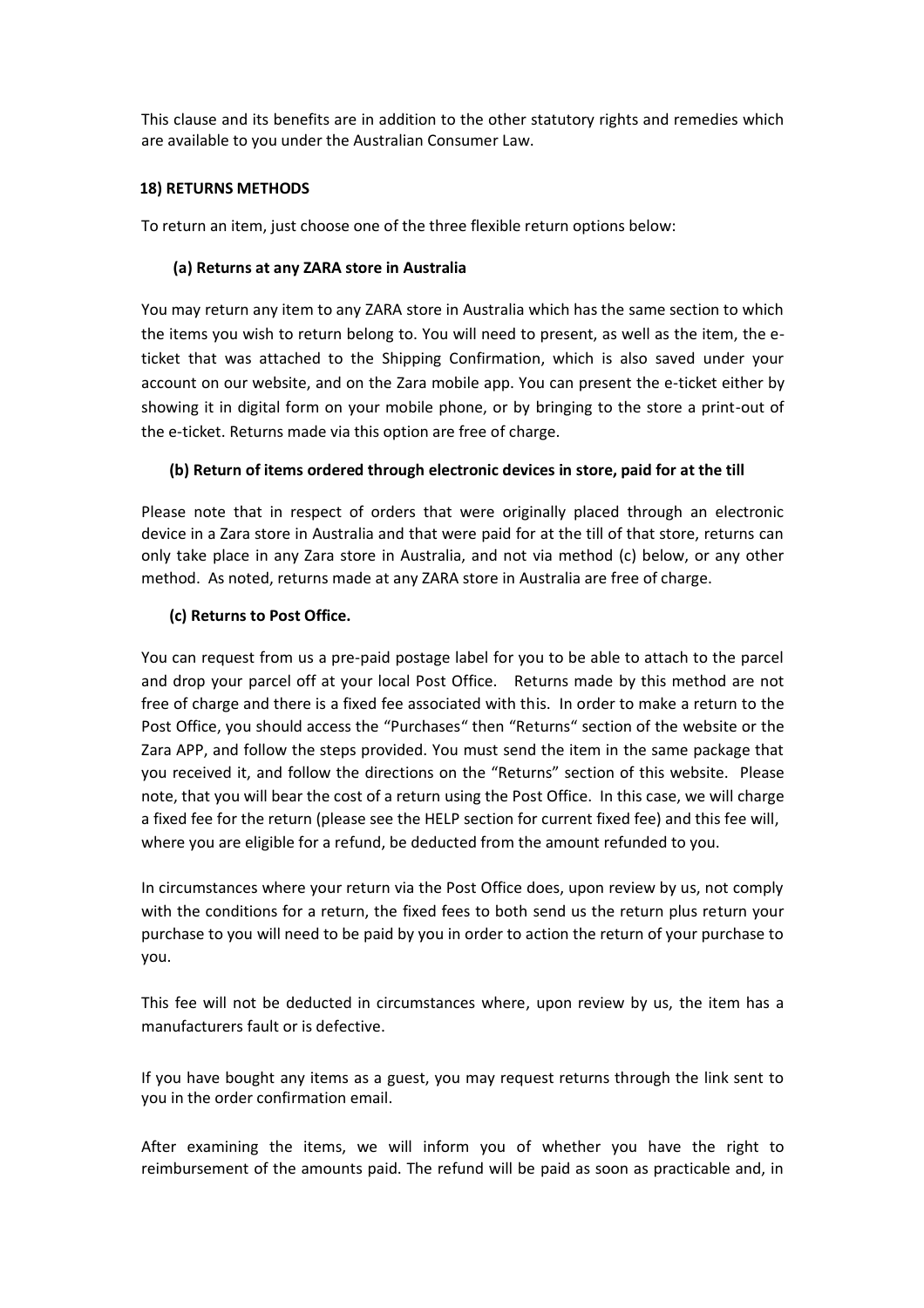all cases, within 14 days from the date on which we receive the return.. The refund will always be paid (less any cost of return to Post Office, where applicable) using the same payment means you used to pay for your purchase.

You are responsible for the cost and risk of returning the items to us using the Post Office method, as indicated above.

## **QUESTIONS**

If you have any questions, you can contact us via the live webchat available on our website Monday through Friday from 9:00 to 21:00 AET from 9:00 to 18:00 AET on Saturday, through the e-mail address [info-au@zara.com o](mailto:info-au@zara.com)utside chat service operating hours or by calling 1800 830 148. The live webchat and the phone number are both closed on Sundays.

## **19) EXCHANGES – FOR A CHANGE OF SIZE**

If you decide that the item that you have purchased is in the wrong size for you, then you may be able to request a change in its size, without having to pay an additional delivery charge for the new item being sent to you, provided that you return the original item using a free return method of returning it to an Australian Zara store.

This option is irrespective of your right to a refund within the refund period, which will continue to exist legally and contractually. You can request the change of size via the "Orders and Returns" section of "My Account" on this website. You should select the new size of your item, and provided that:

- (a) it is the same item;
- (b) its price on this website is equal to, or greater than, the price that you paid for the original item (but please note, in these circumstances only, you will not be charged for the price if you are returning one item and exchanging it for the same item in a different size);
- (c) the means of payment that you originally used is one of those specified as such in Clause 13 of these Terms;
- (d) you do not have any other open exchange requests; and
- (e) you are not requesting more than 5 items to be exchanged,

then you will be able to request the change in size. Please note that the option for you to change the size of your original item will only be available to you when all five of these conditions are met.

Once you have requested the exchange, and selected the appropriate returns method, you must return the original item, either to any Zara store in Australia or by dropping it off at a Post Office using a returns- paid label that we can supply to you. You must return the item without any undue delay, and in any event within a maximum period of 14 calendar days from making the exchange request via this website. As noted, please note, that you will bear the cost of a return using the Post Office. In this case, we will charge a fixed fee for the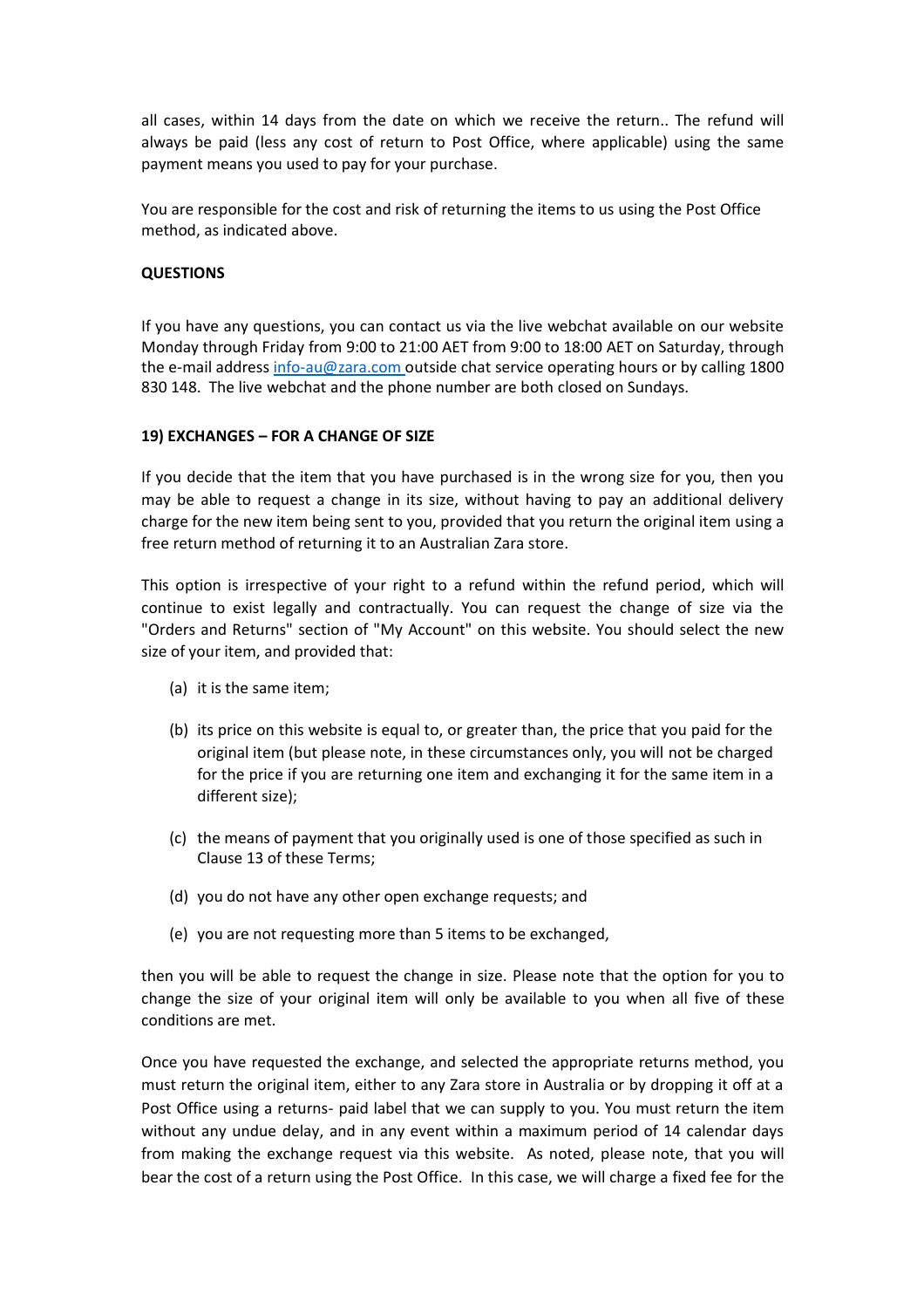return (please see the HELP section for current fixed fee) and this fee will, where you are eligible for a refund, be deducted from the amount refunded to you.

In circumstances where your return via the Post Office does, upon review by us, not comply with the conditions for a return, the fixed fees to both send us the return plus return your purchase to you will need to be paid by you in order to action the return of your purchase to you.

Returning an item to a Zara store in Australia will not generate a fixed return fee for you.

If you want to return the original item at any Zara store in Australia, you must present, as well as the original item, the e-ticket that was attached to the Shipping Confirmation, which is also saved under your account on our website, and on the Zara mobile app. You can present the e-ticket either by showing it in digital form on your mobile phone, or by bringing to the store a print-out of the e-ticket.

If you want to return the item at your local Post Office you should contact us to arrange for us to send you a pre-paid postage label, and return it in the same package that you received it, with the pre-paid postage label attached, following the directions on the "Orders and Returns" in the help section of the website. Please note you will bear the cost as set out above.

After you have chosen your return method, we will aim to send your new order to you, of the item in its revised size, within 2-3 working days from the date of receiving your return, and in any event within a maximum of 30 days from that date. This option will not present an extra cost to you. The new order is governed by the provisions of these Terms, including your ability to exercise your right to a return.

## **20) RETURNS OF DEFECTIVE ITEMS**

If the item that you have received is defective, please notify us by using the live webchat available via our website Monday through Friday from 9:00 to 21:00 AET or from 9:00 to 18:00 AET on Saturday, through the e-mail address [info-au@zara.com o](mailto:info-au@zara.com)utside chat service operating hours or by calling 1800 830 148, and return the item in accordance with Clauses 18 (a) (b) and (c) above. The live webchat and the phone number are both closed on Sundays.

You will be required to provide proof of purchase, for example a copy of the E-ticket attached to the Shipping Confirmation. We will examine the item and if we deem it to be defective, we will provide a full refund including delivery charges, and the refund will be paid using the same means of payment that you originally used to pay for your purchase. These provisions do not limit any applicable statutory rights.

This Clause 20 and its benefits are in addition to the other statutory rights and remedies which are available to you under the Australian Consumer Law.

## **21) LIABILITY AND DISCLAIMERS**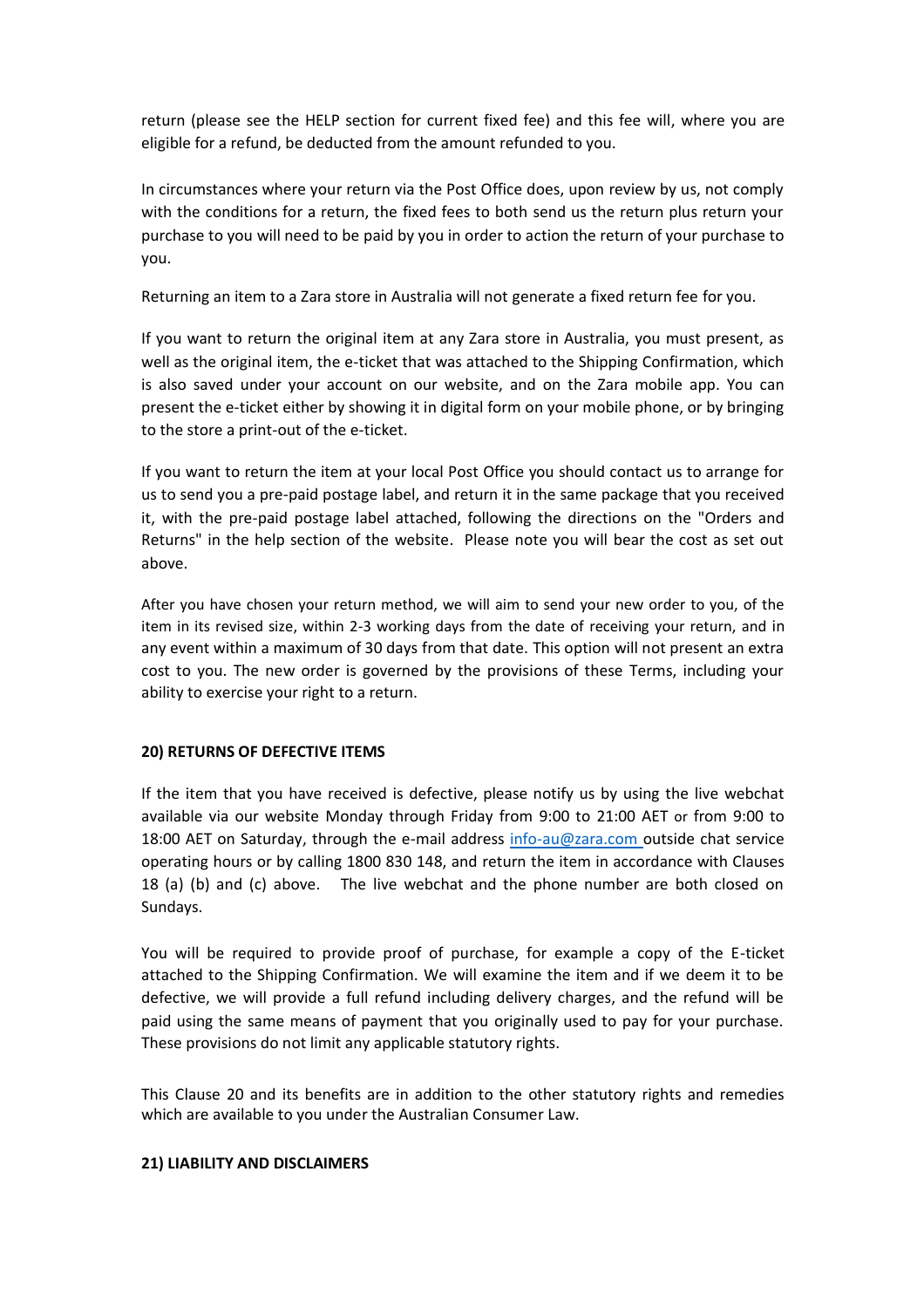This Clause 21 is subject always to Clause 16.

Unless otherwise expressly stated in these Terms, and subject always to Clause 16, our liability in connection with any item purchased through our web site is strictly limited to the purchase price of that item.

Notwithstanding the above, nothing in these Terms will exclude or limit in any way our liability:

- (a) For death or personal injury caused by our negligence;
- (b) For intentional fraud or intentional fraudulent misrepresentation; or
- (c) For any matter for which it would be illegal or unlawful for us to exclude or limit, or attempt to exclude or limit, our liability.

Subject to the foregoing paragraph, Clause 16, and to the fullest extent permitted by law, and unless otherwise stated in these Terms, we accept no liability for the following, regardless of their origin:

- (a) loss of income or revenue;
- (b) loss of business;
- (c) loss of profits or contracts;
- (d) loss of anticipated savings;
- (e) loss of data; and
- (f) waste of management or office time.

Due to the open nature of this website and the potential for errors in the storage and transmission of digital information, we do not warrant the accuracy and security of information transmitted to or obtained from this website unless otherwise expressly set out on this website.

All item descriptions, information and materials posted on this website are provided "as is" and subject always to Clause 16, without warranties express, implied or otherwise howsoever arising. Where you are contracting as a consumer, in line with our obligations at law, we will be responsible for delivering items to you that:

- (a) comply with the description given by us and possess the qualities that we have presented in this website;
- (b) are fit for the purposes for which items of their kind are normally used; and
- (c) show the quality and performance which are normal in items of the same type and that can reasonably be expected.

We warrant to you that any item purchased from us through this website is of satisfactory quality and reasonably fit for all of the purposes for which items of the kind are commonly supplied. To the fullest extent permissible pursuant to law and subject always to Clause 16,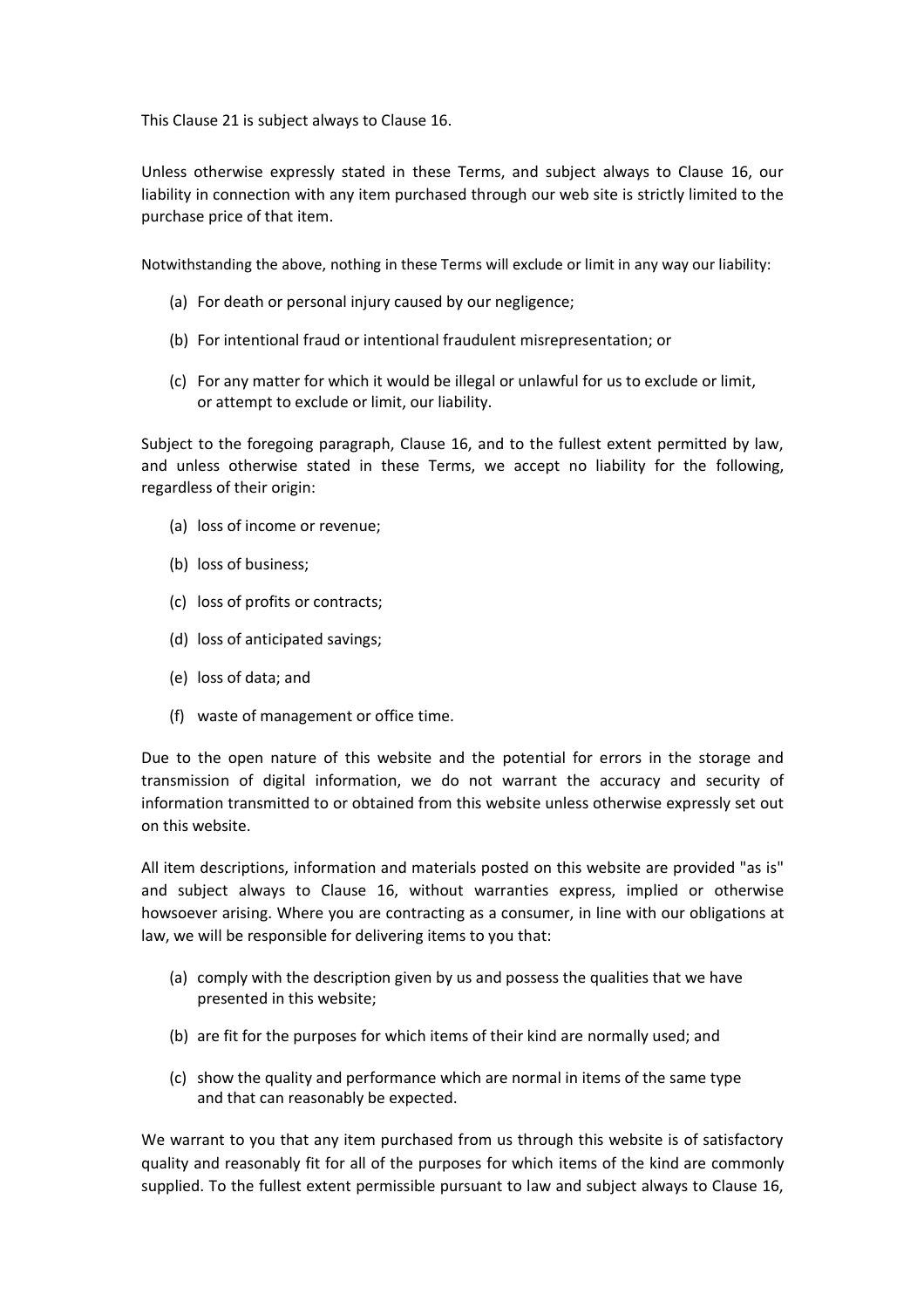we disclaim all other warranties of any kind, whether express or implied, in relation to the items available on this website.

Items (including handicraft items) sold by us will often contain the natural characteristics of the materials used in the manufacture of the completed item. Natural characteristics such as grain, texture, knots and colour variation should not be classed as faults or defects. Inconsistencies in these natural characteristics should be expected and appreciated. We select only items of the highest quality but natural characteristics are inevitable and should be accepted as part of the individual appearance of the Item. Nothing in this Clause 22 will affect your statutory rights as a consumer and/or user under Clause 16.

## **22) INTELLECTUAL PROPERTY**

You acknowledge and agree that all copyright, trademarks and all other intellectual property rights in all material or content supplied as part of this website will remain at all times vested in us or our licensors. You are permitted to use this material only as expressly authorised by us or our licensors. This does not prevent you using this website to the extent necessary to make a copy of any order or Contract details.

## **23) VIRUSES, HACKERING AND OTHER CYBERCRIMES**

You may not misuse this website/App by knowingly introducing viruses, Trojans, worms, logic bombs or other material which is malicious or technologically harmful. You will not attempt to have any unauthorised access to this website/App, to the server which hosts this site/App or to any other server, computer or data base related to our website. You undertake not to attack this website via a denial of service attack or a distributed denial of service attack.

By breaching this provision you may commit a criminal offence under the applicable laws and regulations. We will report any such breach to the relevant law enforcement authority and we will co-operate with the appropriate authority to disclose the identity of the hacker. Likewise, in the event of such a breach, your right to use this website will cease immediately.

We accept no liability for any loss or damage resulting from any denial of service attack, virus or any other software or material which is malicious or technologically harmful to your computer, equipment, data or material resulting from the use of this website/App or from the downloading of the contents thereof or of such contents to which this website/App redirects.

## **24) LINKS FROM OUR WEBSITE**

We may have links from our website to other third party websites and materials; such links are provided exclusively for information purposes and we do not have any control whatsoever over the contents of such websites or materials. Accordingly, we accept no liability whatsoever for any loss or damage which may arise from the use of such links.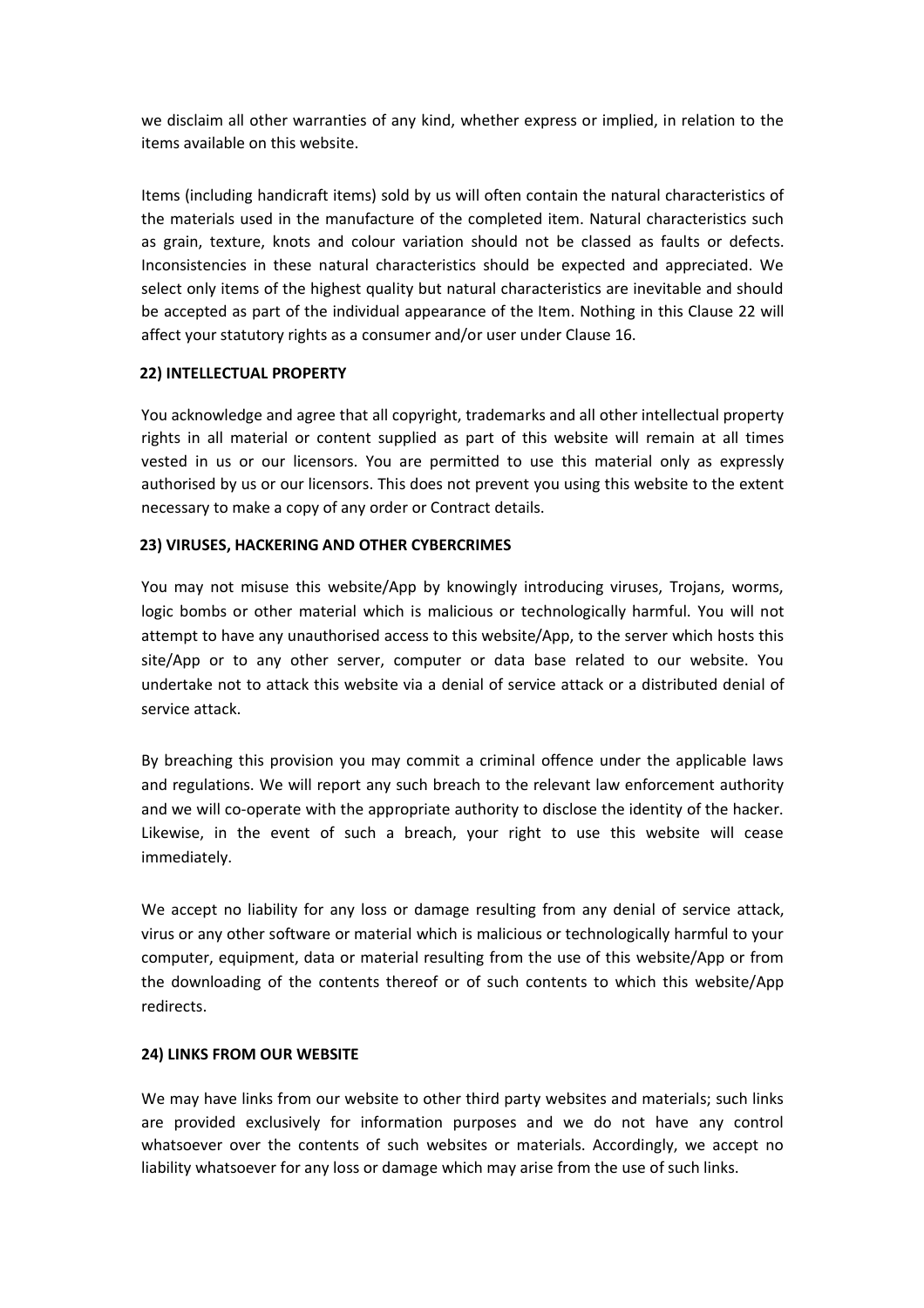## **25) WRITTEN COMMUNICATIONS**

Applicable laws require that some of the information or communications we send to you should be in writing. When using this website, you accept that communication with us will be mainly electronic. We will contact you by e-mail or provide you with information by posting notices on our website. For contractual purposes, you agree to this electronic means of communication and you acknowledge that all contracts, notices, information and other communications that we provide to you electronically comply with any legal requirement that such communications be in writing. This condition does not affect your statutory rights.

## **26) NOTICES**

All notices given by you to us should be given to us via email to [info-au@zara.com](mailto:info-au@zara.com) Subject to and as otherwise specified in Clause 25, we may give notice to you at either the email or postal address you provide to us when placing an order.

Notice will be deemed received and properly served immediately when posted on our website, 24 hours after an e-mail is sent, or three days after the date of posting of any letter. In proving the service of any notice, it will be sufficient to prove, in the case of a letter, that such letter was properly addressed, stamped and placed in the post and, in the case of an e-mail that such email was sent to the specified e-mail address specified by the recipient.

## **27) TRANSFER OF RIGHTS AND OBLIGATIONS**

The Contract between you and us is binding on you and us and on our respective successors and assigns. You may not transfer, assign, charge or otherwise dispose of the Contract, or any of your rights or obligations arising under it (aside from our guarantee), without our prior written consent.

We may transfer, assign, charge, sub-contract or otherwise dispose of the Contract, or any of our rights or obligations arising under it, at any time during the term of the Contract. For the avoidance of doubt, any such transfer, assignment, charge or other disposal will not affect your statutory rights as a consumer or your rights under the Contract or cancel, reduce or otherwise limit any warranty or guarantee which may have been provided by us to you, whether express or implied.

## **28) EVENTS OUTSIDE OUR CONTROL**

We will not be liable or responsible for any failure to perform, or delay in performance of any of our obligations under a Contract that is caused by events outside our reasonable control ("*Force Majeure Event*").

A Force Majeure Event includes any act, event, non-happening, omission or accident beyond our reasonable control and includes in particular (without limitation) the following:

- (a) Strikes, lock-outs or other industrial action.
- (b) Civil commotion, riot, invasion, terrorist attack or threat of terrorist attack, war (whether declared or not) or threat or preparation for war.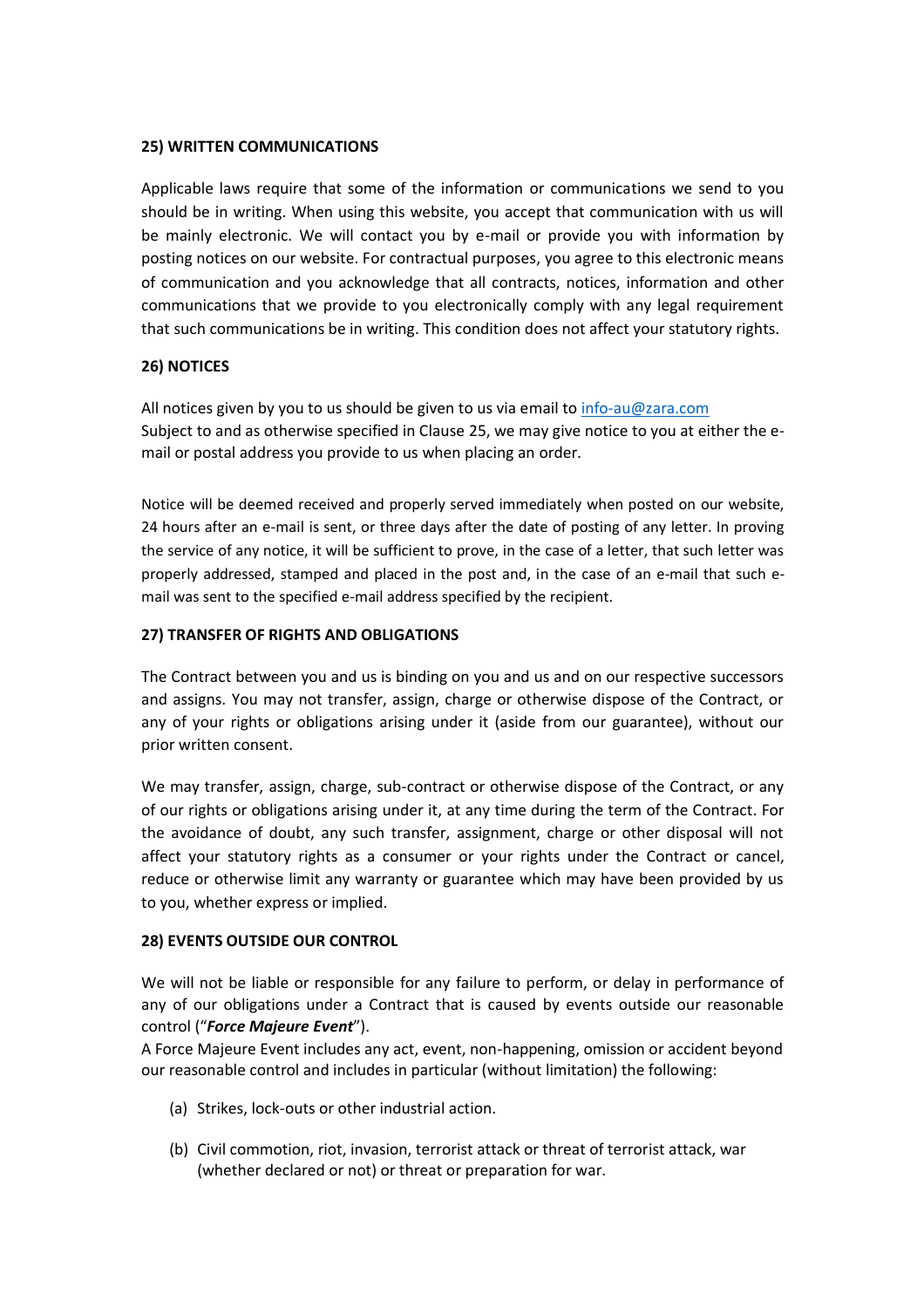- (c) Fire, explosion, storm, flood, earthquake, subsidence, epidemic or other natural disaster.
- (d) Impossibility of the use of railways, shipping, aircraft, motor transport or other means of public or private transport.
- (e) Impossibility of the use of public or private telecommunications networks.
- (f) The acts, decrees, legislation, regulations or restrictions of any government.
- (g) Any shipping, postal or other relevant transport strike, failure or accidents.

Our performance under any Contract is deemed to be suspended for the period that the Force Majeure Event continues, and we will have an extension of time for performance of our obligations for the duration of such a period. We will use our reasonable endeavours to bring the Force Majeure Event to a close or to find a solution by which our obligations under the Contract may be performed despite the Force Majeure Event. If the Force Majeure Event continues for longer than 30 days, you or we may cancel the Contract by giving written notice in accordance with these Terms.

## **29) WAIVER**

If we fail, at any time during the term of a Contract, to insist upon strict performance of any of your obligations under that Contract or any of these Terms, or if we fail to exercise any of the rights or remedies to which we are entitled under a Contract or under these Terms, this will not constitute a waiver or a limitation whatsoever of such rights or remedies and will not relieve you from compliance with such obligations.

A waiver by us of any default will not constitute a waiver of any subsequent default arising from the Contract or the Terms. No waiver by us of any of these Terms will be effective unless it is expressly stated to be a waiver and is communicated to you in writing in accordance with Clause 26 Notices above.

## **30) SEVERABILITY**

If any of these Terms or any provisions of a Contract are determined by any competent authority to be invalid, unlawful or unenforceable to any extent, such term, condition or provision will to that extent be severed from the remaining terms, conditions and provisions which will continue to be valid to the fullest extent permitted by law.

## **31) ENTIRE AGREEMENT**

These Terms and any document expressly referred to herein represent the entire agreement between you and us in relation to the subject matter of any Contract and supersede any prior agreement, understanding or arrangement between you and us, whether oral or in writing.

Both You and us acknowledge that, in entering into this Contract, neither You nor us has relied on any representation, undertaking or promise given by the other or implied from anything said or written in negotiations between You and us prior to such Contract except as expressly stated in these Terms.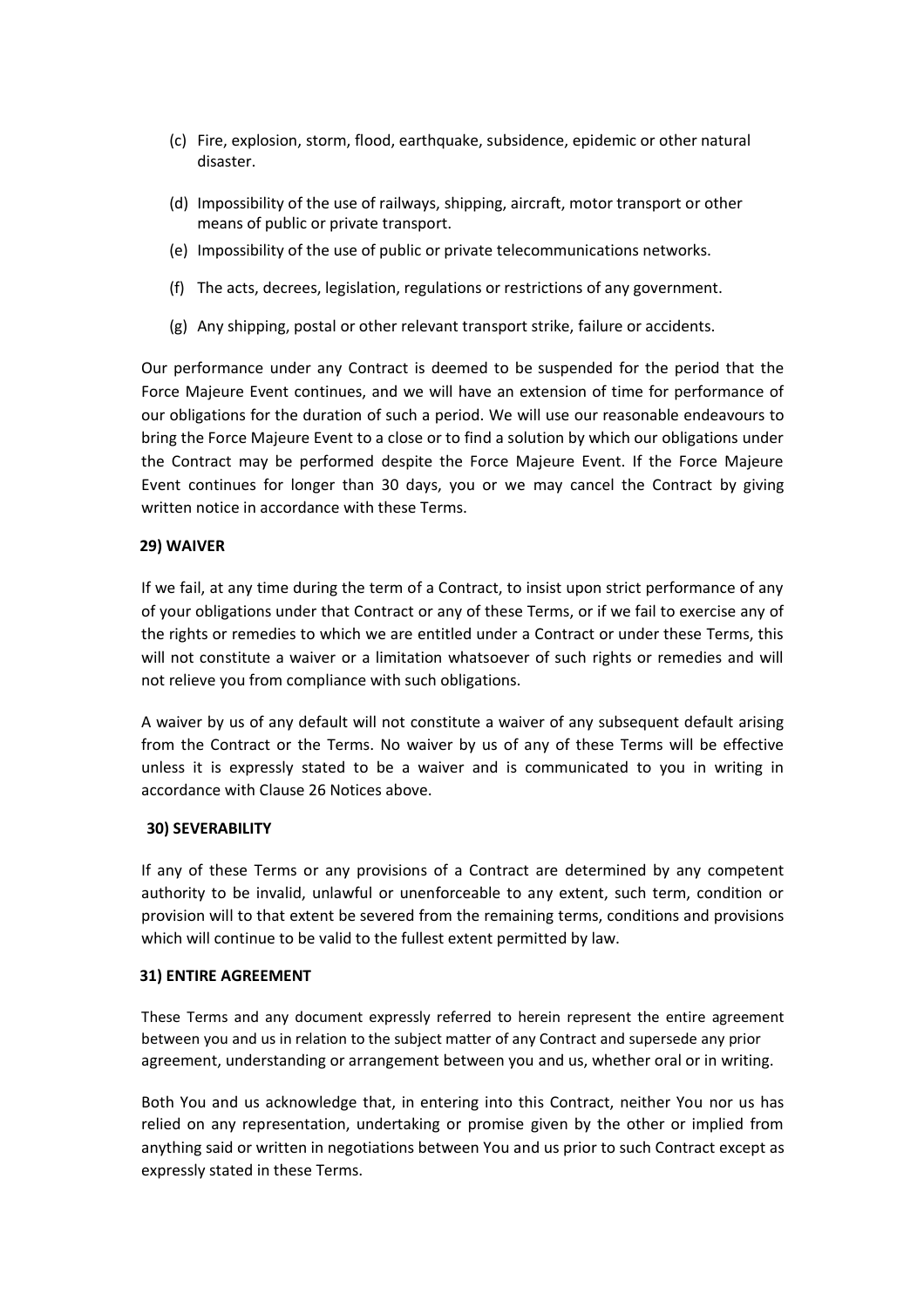#### **32) OUR RIGHT TO VARY THESE TERMS**

We have the right to revise and amend these Terms from time to time. You will be subject to the policies and Terms in force at the time that you use this website or order items from us, unless any change to those policies, Terms or Privacy is required to be made by law or governmental authority, in which case, any potential changes will also apply to orders previously placed by you.

#### **33) LAW AND JURISDICTION**

The use of our website and the Contracts for the purchase of items through such website will be governed by the law of New South Wales, Australia. Any dispute arising from, or related to the use of this website or to such Contracts will be subject to the non-exclusive jurisdiction of the courts in and of New South Wales, Australia.

If you are contracting as a consumer, nothing in this Clause 33 will affect your statutory rights as such.

## **34) FEEDBACK**

We welcome your comments and feedback. Please send all feedback and comments to us through the live webchat available on our website Monday through Friday from 9:00 to 21:00 AET or from 9:00 to 18:00 AET on Saturday, or to the e-mail address:

[info-au@zara.com o](mailto:info-au@zara.com)utside chat service operating hours. The live webchat is closed on Sundays.

Last update: May 10th 2022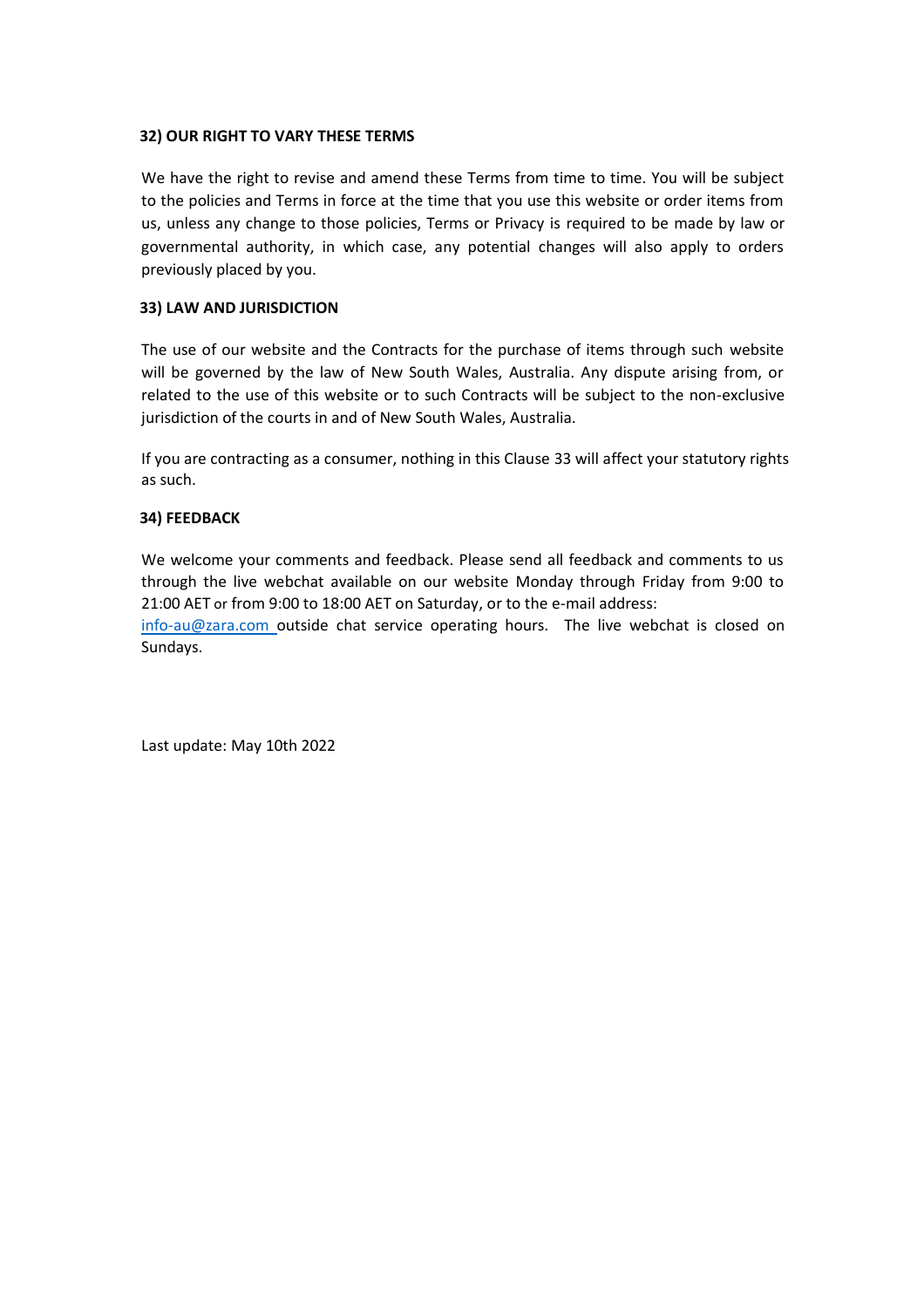## **TERMS AND CONDITIONS OF USE OF 'ZARA' APP FEATURES**

These Terms and Conditions of Use (the "Terms") specifically govern the access to and use of the services and various features available on ZARA's App (as defined below). These Terms are in addition and without prejudice to the Purchase Conditions of [www.zara.com.](http://www.zara.com/)

Features available on the App include: (i) the option to purchase goods via ZARA's App, this being deemed to be a purchase made on the Online Store, and therefore subject to the Purchase Conditions of www.zara.com; (ii) the option to manage receipts for purchases made on ZARA's online stores (the "Online Store") and, (iii) the option to receive the electronic receipt or electronic proof of purchase, by showing at ZARA's Physical Stores the designated exclusive QR for such purposes. Both Physical Store and Online Stores are operated in Australia by Group Zara Australia Pty Limited having its registered office at Level 6, 75 Castlereagh Street Sydney.

#### **1. GENERAL DESCRIPTION OF THE SERVICE**

#### **1.1 Purchase of goods o[n www.zara.com v](http://www.zara.com/)ia ZARA's APP**

Customers can purchase goods on [www.zara.com v](http://www.zara.com/)ia ZARA's App. Therefore, purchases made using the App are deemed to be purchases made on the Online Store and as such, are subject to the Purchase Conditions o[f www.zara.com, w](http://www.zara.com/)hich you need to accept upon purchasing any good.

#### **1.2 Management of receipts for purchases made on the Online Store**

The receipts for purchases made on the ZARA Online Store will be stored on the App, specifically in the 'My Purchases' section.

#### **1.3 Obtaining an electronic receipt**

When paying for a purchase in Physical Stores, you may request a receipt in electronic format. To do so, the QR code on the App that will be displayed for this purpose must be presented so that the receipt can be automatically sent to the App.

From this moment on, you may make exchanges or returns at Physical Stores using said receipt, under the applicable Terms and Conditions, according to the commercial policy of ZARA, and, in any event, in accordance with current legislation.

In this instance, you will not be issued a paper receipt. Therefore, it is paramount that you understand that by using this QR code you expressly request the e-receipt or the proof of purchase in electronic form, thus opting out of receiving it in paper form.

In any case, the laws regarding e-receipts or any other applicable law, and those laws that apply to these Terms and Conditions prevail over these Terms and Conditions to the extent of any inconsistency.

If you choose to de-register as an App user, you may request, during the de-registering process, that all the receipts stored in the App be sent by email to an email address that you provide to us.

#### **1.4 Scan receipts**

If your original receipt is in paper format, you can generate a digital version of the same receipt by scanning the QR code that is found printed on the receipt. From then on, you can use this electronic receipt to make exchanges or returns in Physical Stores, although please note that any such exchanges or returns will always be in accordance with the relevant terms and conditions, ZARA's commercial policies, and all relevant legislation.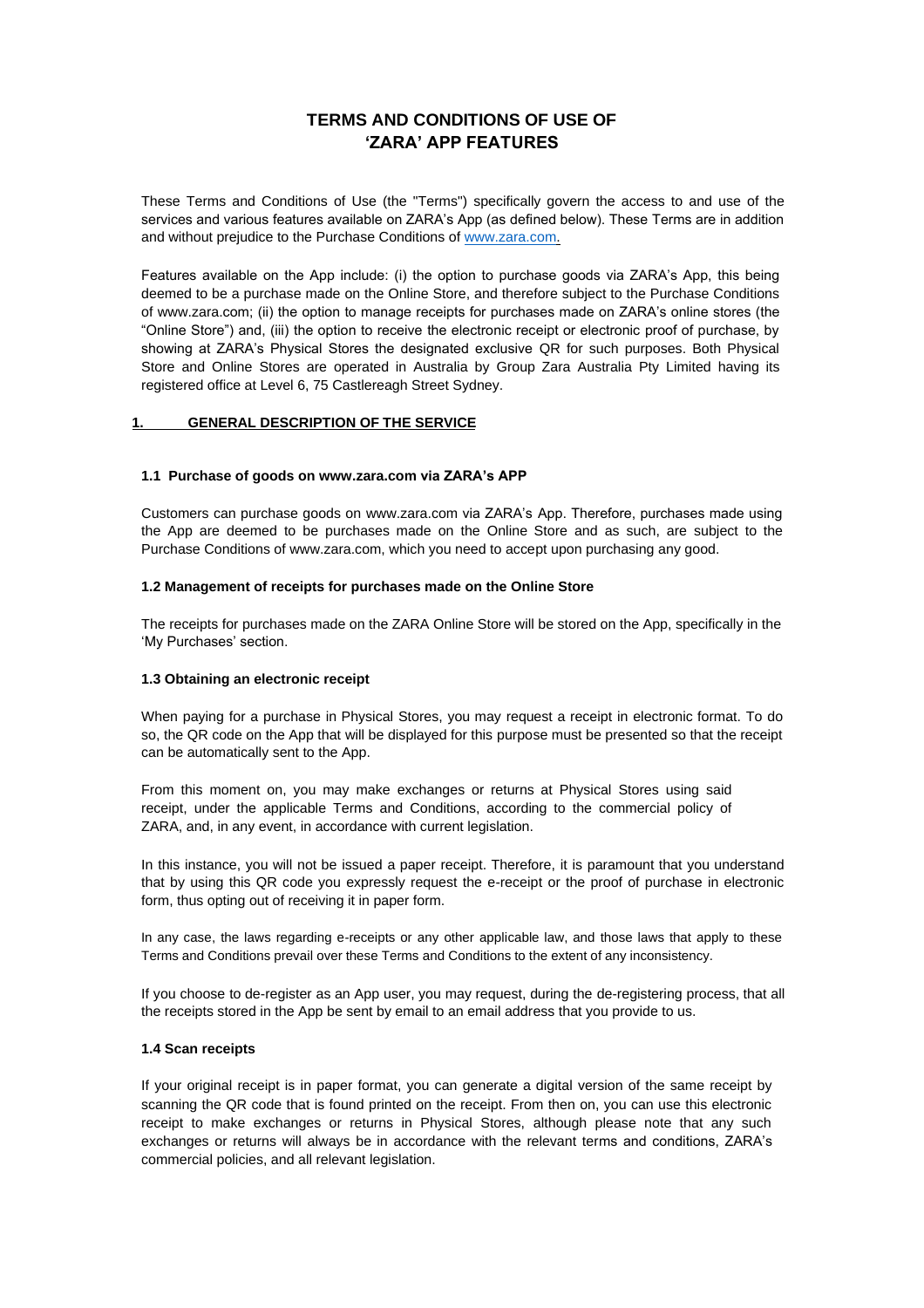#### **2. AVAILABILITY OF SERVICES OFFERED VIA THE APP**

In accordance with applicable laws, we reserve the right to amend, suspend or delete, at any time, at our sole discretion and without prior notice, be it generally or in particular for one or more users, any or all of ZARA'S App features, and to modify, suspend or delete, under the same terms, the availability of all or part of the Service.

#### **3. LIABILITY**

Except in those cases where the exclusion of liability is legally limited, we are not liable for any damage that you may suffer from using ZARA's App including all or any of its different features. You agree to use ZARA's App exclusively for the purposes for which it is intended and therefore, to not make any improper or fraudulent use of the App, and you will be liable to the Company and/or any third party for any damage which may arise from an improper use of ZARA's App. You will be liable in the following cases:

a) when, where applicable, your equipment or terminals associated with the App, SIM cards, email addresses and/or any Passwords are used by a third party authorised by you without our knowledge and for all use by that third party;

b) when any error or malfunction occurs when you are using the App's different features as a result of defective hardware, software, devices or terminals or of a lack of the necessary security measures installed on the device on which you are using the App.

Any of the elements that form part or are included in the App are the property or are under the control of the Company or third parties having authorised their use. All of the above shall be hereinafter referred to as the "Property".

Users agree not to remove, delete, alter, manipulate or in any other way amend:

- The notes, legends, signs or symbols that either the Company or the legal right holders incorporate into their property with regard to intellectual or industrial property (e.g. copyright, ©, ® and ™, etc.,).

- Protection or identification of technical devises that the Property may contain (e.g. watermarks, fingerprints, etc.,). Users acknowledge that under these Terms, the Company does not assign or transfer any rights over their Property or over any third-party properties.

The Company only authorises users to access and use the Properties in accordance with these Terms.

Users are not authorised to copy, distribute (including by email or on the Internet), transmit, communicate, amend, alter, transform, assign, or in any other way engage in activities that entail the commercial use of the Property, whether in whole or in part, without the express written consent of the legal holder of the exploitation rights.

Access to and use of the Property will and must always and in all cases be for strictly personal and noncommercial purposes.

The Company reserves all rights over the Property that it owns including, but not limited to, all intellectual and industrial property rights that it holds over the Property.

The Company does not grant users any licences or authorisations to use the Property it owns other than those expressly set forth in this clause. The Company reserves the right to terminate or amend at any time and on any grounds any licences granted under these Terms.

Notwithstanding the foregoing, the Company may take legal action against any other use by users which: - does not comply with the terms and conditions herein laid down;

- infringes or breaches the intellectual and industrial property rights or other equivalent rights of

the Company or of any other third- party legal right holder, or violates any other applicable laws.

## **5. MANAGING DEBIT, CREDIT AND GIFT CARDS**